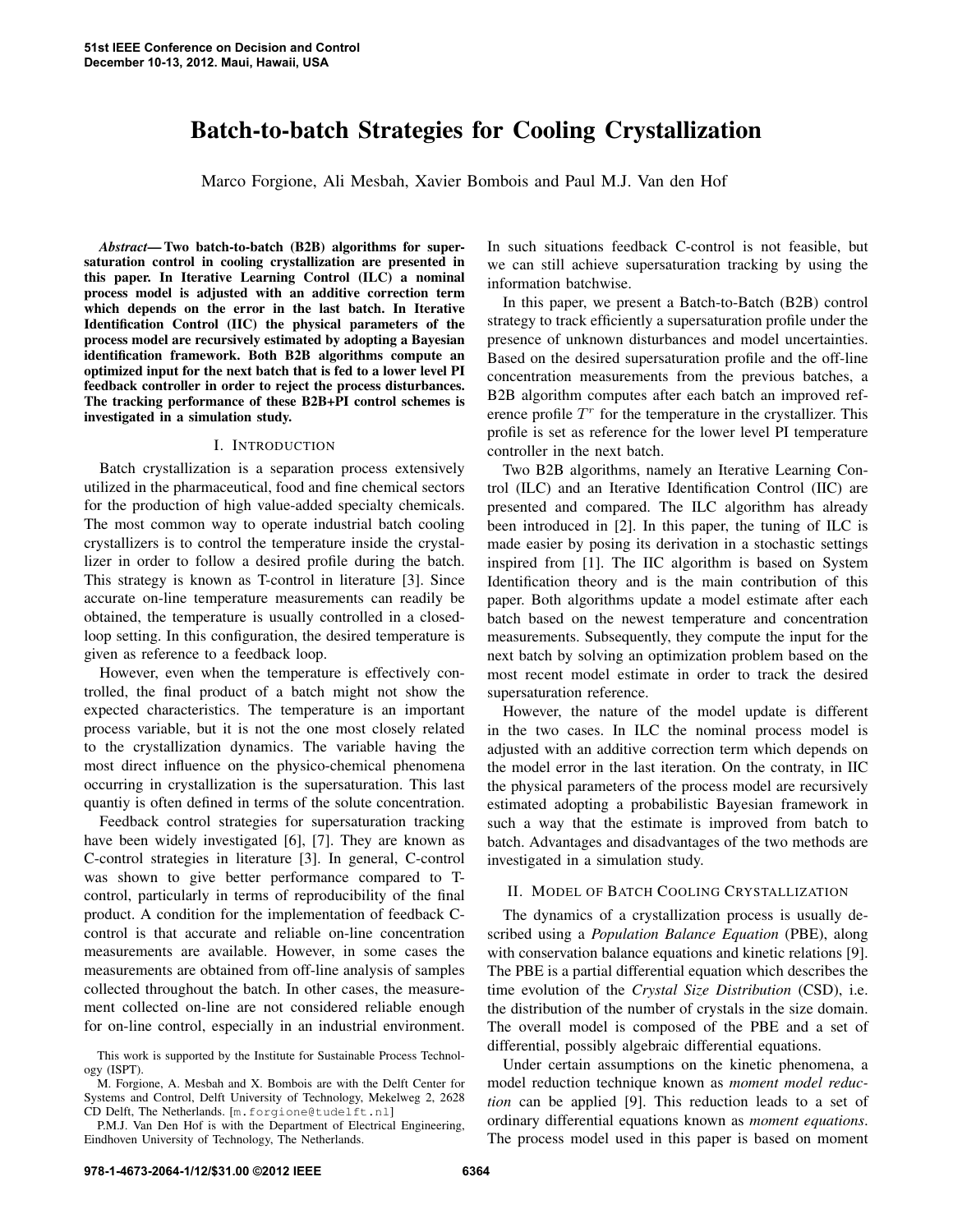equations and its derivation is explained in details in [2]. Due to space limitation, here we only report a state-space representation of this model in the form

$$
\begin{aligned}\n\dot{x} &= \mathcal{F}(x(t)) + \mathcal{G}(T_J(t)) \\
y &= \mathcal{H}(x(t)) \\
S &= \mathcal{M}(x(t)).\n\end{aligned} \tag{1}
$$

The states  $x = (m_0 \ m_1 \ m_2 \ m_3 \ T)^T$  are the first four moments of the CSD and the crystallizer temperature, the input is the jacket temperature  $T_J$ , the measured output  $y = (T C)^{\top}$  are the crystallizer temperature and the solute concentration, the control output  $S$  is the supersaturation. The state and the output mappings are given by

$$
\mathcal{F}(x) = \begin{pmatrix} k_b(C_0 - 10^{-3} \rho_c k_v(m_3 - m_{3,0}) - C_s(T))^b m_3 \\ k_g(C_0 - 10^{-3} \rho_c k_v(m_3 - m_{3,0}) - C_s(T))^g m_0 \\ 2k_g(C_0 - 10^{-3} \rho_c k_v(m_3 - m_{3,0}) - C_s(T))^g m_1 \\ 3k_g(C_0 - 10^{-3} \rho_c k_v(m_3 - m_{3,0}) - C_s(T))^g m_2 \\ - \frac{UA}{\rho c_p V} T \end{pmatrix}
$$

$$
\mathcal{G}(T_J) = \begin{pmatrix} 0 \\ 0 \\ 0 \\ \frac{UA}{\rho c_p V} T_J \end{pmatrix} \mathcal{H} = \begin{pmatrix} T \\ C_0 - 10^{-3} \rho_c k_v(m_3 - m_{3,0}) \end{pmatrix}
$$

$$
\mathcal{M} = C_0 - 10^{-3} \rho_c k_v(m_3 - m_{3,0}) - C_s(T) \tag{2}
$$

where  $C_s(T)$  is a static mapping representing the solubility. Note that the control output  $S$  can be computed from the measured outputs  $y$  using the static relation

$$
S = C - C_s(T). \tag{3}
$$

The kinetic parameters  $\theta = \begin{bmatrix} k_b & b & k_g & g \end{bmatrix}^\top$  in the state equation may not be known with great accuracy in practice. We assume a nominal value  $\theta$  is available a priori. However, the actual parameters  $\theta_0$  used in the simulation model will differ from  $\theta$  in order to take the effect of parametric model mismatches into account. On the contrary, the other coefficients appearing in the model equaitons are assumed to be known exactly. The value of these coefficients, the nominal value of the parameters  $\hat{\theta}$  and the initial condition of the model can be found in [2]. It is worthwile noting that the process dynamics is split into a part from  $T_J$  to  $T$  that is perfectly known and a part from  $T$  to  $C$  that depends on the uncertain parameters  $\theta$  (Figure 1, Batch Crystallizer block).

It will be convenient to consider the system in a finite discrete-time representation. By applying an integration method with fixed step  $t_d = 5$  sec for a given initial condition the input/output relation from  $T_J$  to S is represented by the static mapping  $S = F_{STJ}(\mathbf{T}_J, \theta)$ . In the following, we shall adopt the bold-face notation for vectors of sampled variables  $\in \mathbb{R}^N$ , where N is the batch length. The notation  $F_{W V}(\cdot)$  will be used for the mapping from an input vector V to an output vector W.

Measurements  $\tilde{C}$  and  $\tilde{T}$  of C and T are collected at the same rate  $t_s = t_d$  and corrupted by additive measurement



Fig. 1. The overall B2B+PI control scheme

noise sequences  $e_C$  and  $e_T$ , respectively.  $e_C$  and  $e_T$  are modeled as realizations of independent white gaussian variables with standard deviation  $\sigma_T = 0.1$  °C and  $\sigma_C = 2$  g/L.

The jacket temperature  $T_J$  is perturbed by an additive low-frequency disturbance  $\delta_T$ , which is modeled as an autoregressive process of order 1 with standard deviation  $\sigma_{AR} = 0.25$  °C:

$$
\delta_T(t+1) = a\delta_T(t) + e(t) \tag{4}
$$

where  $a = 0.9895$  and  $e(t)$  is white noise with standard deviation  $\sigma_e = \sigma_{AR} \sqrt{1 - a^2}$ .

The realizations  $e_C$ ,  $e_T$  and  $\delta_T$  are different for each batch.

## III. BATCH-TO-BATCH SUPERSATURATION CONTROL

In this section we present the B2B strategies ILC and IIC. Both strategies are based on the same B2B+PI configuration that is presented in the first subsection. Subsequently, the role of the B2B controller is discussed, followed by a detailed description of the two algorithms.

#### *A. B2B+PI Configuration*

Due to the presence of disturbances on the temperature dynamics, we include into the control scheme a PI controller for the crystallizer temperature  $T$ . The B2B algorithm drives the set-point of the PI controller  $T<sup>r</sup>$  instead of the jacket temperature  $T_J$  directly. The overall B2B+PI control scheme is sketched in Figure 1. The two leftmost blocks represent the control system: the PI temperature controller and the B2B controller, which drives the reference of the latter. The signals coming and departing from the B2B block are updated off-line only, i.e. from one batch to the other and are indicated by dashed lines. All other signals represented by continuous lines are updated during the same batch.

The PI controller is determined by the transfer function  $C(s) = K_P + \frac{K_I}{s}$  where  $K_P = (\rho c_p V)/(t_{cl} U A)$  and  $K_I =$  $1/t_{\text{cl}}$  with  $t_{\text{cl}} = 2$  min. A discrete time version of this PI controller is implemented in the simulation model.

# *B. Batch-to-Batch Control*

After each batch, the corrupted measurements outputs  $\tilde{\mathbf{y}} = (\tilde{\mathbf{T}}, \tilde{\mathbf{C}})^{\top}$  are available. The corrupted control output  $\tilde{S}$  can be estimated from  $\tilde{y}$  according to Equation (3). The role of the B2B controller is to design after each batch k an improved input  $\mathbf{T}_{k+1}^r$  in order to track a reference  $\overline{S}_{k+1}$  in the batch  $k + 1$ . The design can be based on all the information collected up to batch  $k$ , that is given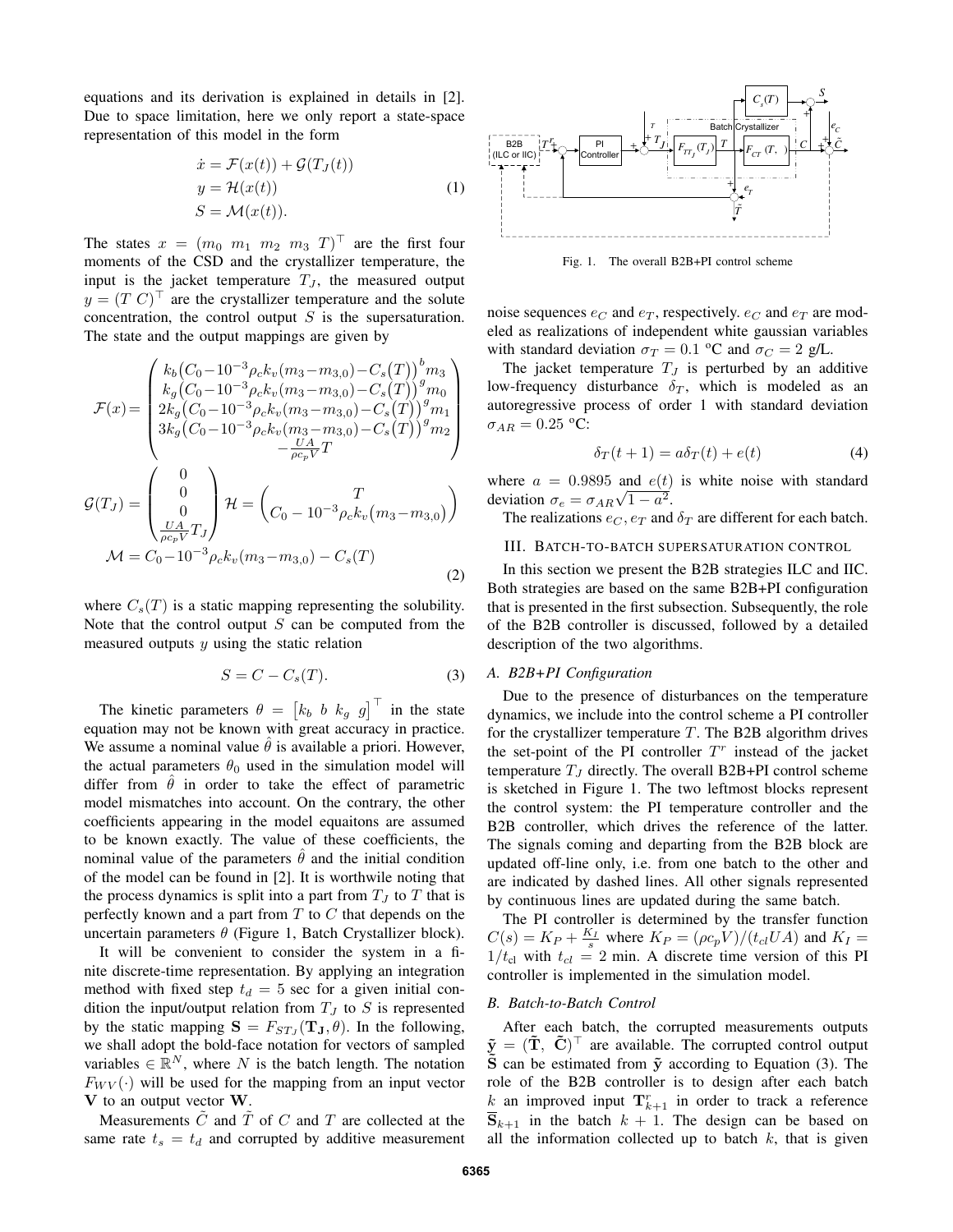by the data collected from the previous batches and the a priori information about the system. In our case the a priori information consists of an assumed *model structure* S =  $F_{STr}(\mathbf{T}^r, \theta)$ , the *nominal parameter*  $\hat{\theta}$  and the statistical properties of the disturbances acting on the system.

In general, *real dynamics* from  $T<sup>r</sup>$  to  $S$  will differ from the *nominal model*  $\hat{F}_{STr}(\mathbf{T}^r) \triangleq F_{STr}(\mathbf{T}^r, \hat{\theta})$  since  $\hat{\theta} \neq \theta_0$ (parametric model mismatch). Furthermore, real dynamics might even not be exactly described by any parameter  $\theta$  in the case of a structural model mismatches.

#### *C. Iterative Learning Control*

Different B2B control algorithms are chategorized as ILC in literature. In general, they are mappings defining the input in the next batch based on the nominal model and the previous input-output data.

The ILC algorithm we presented in [2] was based on an additive model correction. We defined the updated model at batch  $k$  as

$$
\mathbf{S} = \hat{F}_{ST^r}(\mathbf{T}^r) + \alpha_k \tag{5}
$$

where  $\alpha_k$  is the so-called correction vector. The correction vector was estimated based on the measurement of the previous batch as

$$
\boldsymbol{\alpha}_{k} = \arg \min_{\boldsymbol{\alpha} \in \mathbb{R}^{N}} \|\tilde{\mathbf{S}}_{k} - (\hat{F}_{ST}(\mathbf{T}_{k}^{r}) + \boldsymbol{\alpha})\|^{2} + S_{\alpha} \|\boldsymbol{\alpha} - \boldsymbol{\alpha}_{k-1}\|^{2}
$$
\n(6)

where  $S_{\alpha}$  is a tuning parameter. However, the tuning of  $S_{\alpha}$ was not intuitive and required intensive trial-and-error.

In this paper we introduce a novel framework in order to estimate the correction vector based on a stochastic setting inspired from [1]. This framework is intended to make the tuning of the algorithm easier and more efficient. The true system is assumed to satisfy the following stochastic model

$$
\begin{aligned}\n\boldsymbol{\alpha}_k &= \boldsymbol{\alpha}_{k-1} + \boldsymbol{\Delta}\boldsymbol{\alpha}_k, & \boldsymbol{\Delta}\boldsymbol{\alpha}_k & \sim \mathcal{N}(0, \boldsymbol{\Sigma}_{\alpha_k}) \\
\tilde{\mathbf{S}}_k &= \hat{F}_{ST^r}(\mathbf{T}_k^r) + \boldsymbol{\alpha}_k + \mathbf{v}_k, & \mathbf{v}_k & \sim \mathcal{N}(0, \boldsymbol{\Sigma}_{v_k})\n\end{aligned} \tag{7}
$$

with  $\alpha_0 \sim \mathcal{N}(0, \Sigma_{\alpha_0}).$ 

The value  $\alpha_{k|k}$  can be estimated from the measurement  $\mathbf{S}_k$  using the Kalman filter on the previous model. The correction vector  $\alpha_k$  models the deviation of the nominal output that will occur again at iteration  $k + 1$  modified by up to an innovation term  $\Delta \alpha_k$ . This deviation might be due to the bias of the nominal model along a particular system trajectory, as well as due to repetitive disturbances acting on the system. On the contrary, the vector  $v_k$  models output deviations that will not be repeated at the next iteration. The latter might be due to measurement noise as well as due to the effect of nonrepetitive disturbances. A large  $\Sigma_{\alpha_k}$ will force  $\alpha_k$  to adapt fast to  $\tilde{\mathbf{S}}_k - \hat{F}_{ST^r}(\mathbf{T}_k^r)$  while a large  $\Sigma_{v_k}$  would make the adaptation slow since  $S_k$  would be considered less reliable. Furthermore, the expected frequency content of  $\Delta \alpha_k$  and  $v_k$  can be modeled in this framework leading to a more efficient filtering.

Given a linear filter  $H(q)$ , let us define  $\mathcal{Q}_H^N \in \mathbb{R}^{N \times N}$  as the Toeplitz matrix with entries  $Q_H^N(i, j) = \mathcal{R}(i - j)/\mathcal{R}(0)$ where  $\mathcal{R}(\tau)$  is the autocorrelation of a stochastic process

 $w(t) = H(q)e(t)$  and  $e(t)$  is white noise.  $\mathcal{Q}_H^N$  is the covariance matrix of a vector w of random variables extracted from the stochastic process  $w(t)$  and normalized to have unitary variance. We can thus specify  $\Sigma_{\alpha_k}$  and  $\Sigma_{v_k}$  in terms of linear filters describing the frequency content of the corresponding signals using the operator Q.

Compared to [1], the stochastic model is used to describe the evolution of the correction vector  $\alpha_k$  instead of the tracking error. Our formulation is therefore more flexible for the situations in which the set-point is allowed to change from one batch to another. Furthermore, a general nonlinear process dynamics is assumed instead of a linear one.

The covariance matrix  $\Sigma_{\alpha_k}$  is set to  $a_k^2 Q_B^N$  where  $B(q)$ is a fourth order Butterworth filter with cutoff frequency  $1/t_f$ ,  $t_f$  = 5 minutes and  $a_k$  is an iteration-dependent scalar. The cutoff frequency was chosen by examining the usual frequency content of the correction vector during noisefree simulations. The iteration-dependent  $a_k$  is a free tuning parameter and represents the expected amplitude of the variation of the correction vector at iteration k.  $\alpha_k$  can be lowered after some iterations in order to increase the filtering effect on the estimate of the correction vector. However, after a setpoint change the value should be increased again in order to let the correction vector adapt to the new configuration.

 $\Sigma_{v_k}$  is set to  $\sigma_C^2 Q_1^N = \sigma_C^2 I^N$  where  $I^N$  is the identity matrix in order to model the measurement noise on  $\tilde{C}$  used to estimate  $\hat{S}$ . The measurement noise on  $\hat{T}$  and the nonlinear effect of the disturbances  $\delta_T$  and  $e_T$  on  $\tilde{C}$  are ignored in this setting.

Based on the previous considerations, this algorithm has been devised. At each batch  $k$ , these steps are executed:

- 1) The temperature reference  $\mathbf{T}_k^r$  is set as the input to the temperature controller and the noisy measurements  $\mathbf{C}_k$ ,  $\mathbf{T}_k$  are collected.
- 2)  $\bar{\mathbf{S}}_k$  is computed as  $\tilde{\mathbf{C}}_k C_s(\tilde{\mathbf{T}}_k)$ .
- 3) A corrected model of the dynamics from  $T<sup>r</sup>$  to S is found as  $S = \hat{S}_k(\mathbf{T}^r) = F_{ST^r}(\mathbf{T}^r; \hat{\theta}) + \alpha_{k|k}$ . The correction vector  $\alpha_{k|k}$  is estimated using the Kalman filter on the stochastic model

$$
\alpha_k = \alpha_{k-1} + \Delta \alpha_k, \ \Delta \alpha_k \sim \mathcal{N}(0, a_k^2 \mathcal{Q}_B^N)
$$
  

$$
\tilde{\mathbf{S}}_k = \hat{F}_{ST^r}(\mathbf{T}^r) + \alpha_k + \mathbf{e}_C, \ \mathbf{e}_C \sim \mathcal{N}(0, \sigma_C^2 I^N)
$$
 (8)

where  $a_k$  is a free iteration-depent parameter.

4) The corrected model is used to compute the temperature profile for the next iteration

$$
\mathbf{T}_{k+1}^r = \arg\min_{\mathbf{T}^r \in \mathbb{R}^N} \|\overline{\mathbf{S}}_{k+1} - \hat{S}_k(\mathbf{T}^r)\|^2 \qquad (9)
$$

where  $\overline{S}_{k+1}$  is the supersaturaton set-point for the batch  $k + 1$ .

The dynamic optimization problem (9) is solved numerically using the active-set method of the Matlab function fmincon. The optimization is based on a *single shooting* strategy that is discussed in details in [2].

#### *D. Iterative Identification Control*

ILC algorithms are generally based on a nominal model, but not directly on the knowledge of a full model structure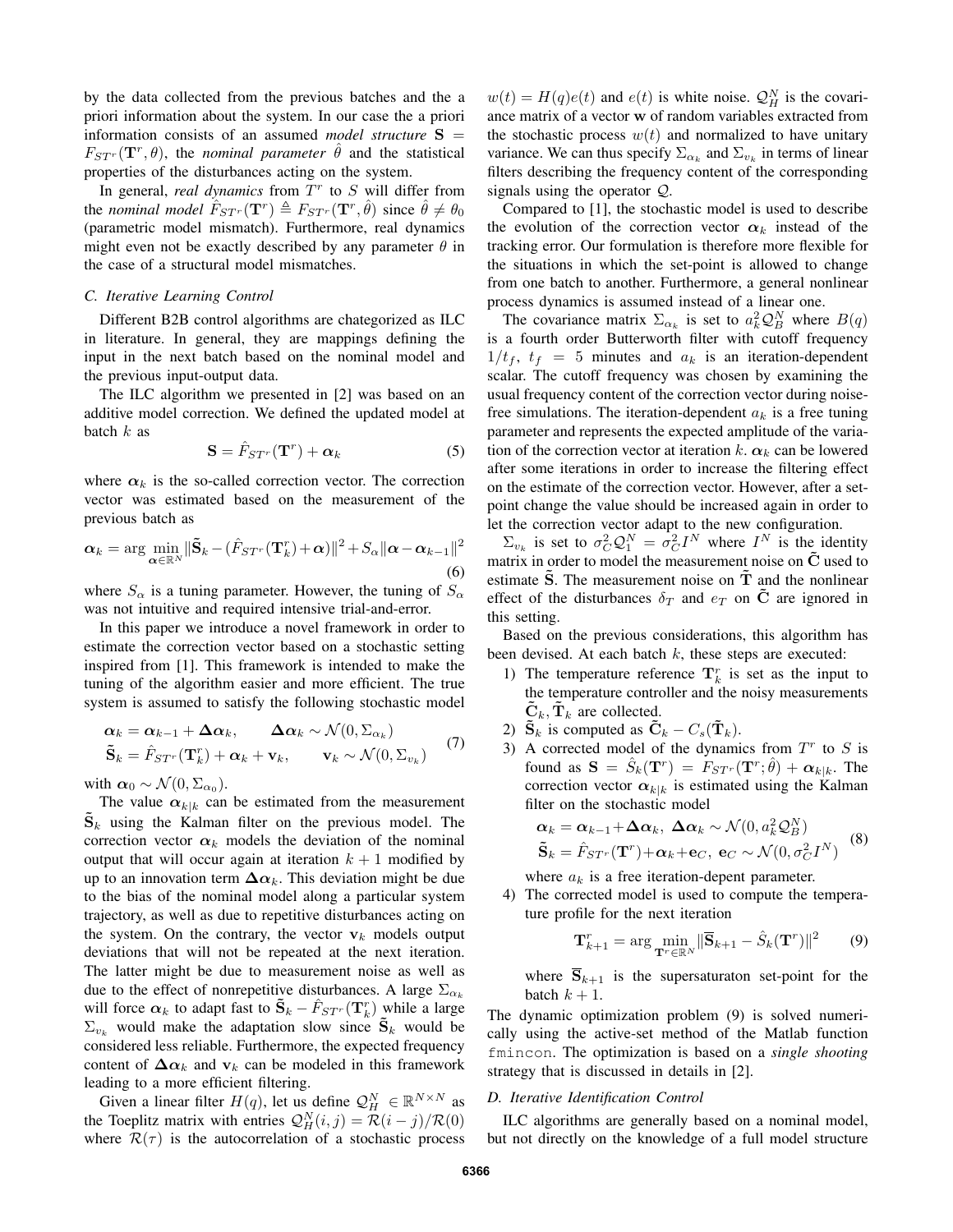parametrized in  $\theta$ . Intuitively, the explicit use of this information may lead to a more efficient B2B learning algorithm.

The Bayesian framework suggests a recursive approach in order to update the model parameters based on the estimates from the previous batch and the data  $\tilde{\mathbf{y}}_k$  measured in the current batch. After a batch  $k$ , the a posteriori probability distribution  $p_{\theta|k}(\theta|k)$  of the model parameters can be computed according to Bayes rules using the previous parameter distribution  $p_{\theta|k-1}(\theta|k-1)$  and the likelihood  $p_{\tilde{\mathbf{y}}_k|\theta}(\tilde{\mathbf{y}}_k|\theta)$  of the measured output  $\tilde{\mathbf{y}}_k$  from the last batch

$$
p_{\theta|k}(\theta|k) = \frac{p_{\tilde{\mathbf{y}}_k|\theta}(\tilde{\mathbf{y}}_k|\theta) p_{\theta|k-1}(\theta|k-1)}{\int p_{\tilde{\mathbf{y}}_k|k}(\tilde{\mathbf{y}}_k|k) p_{\theta|k-1}(\theta|k-1) \, d\theta}.
$$
 (10)

The parameter estimates actually used to describe the system at iteration k could be chosen adopting different criteria, for instance the Maximum over  $\theta$  of the A Posteriori distribution (MAP estimate). However, this estimation problem is in general complex and does not admit a close-form solution.

An analytically tractable case is given when the observation  $\tilde{\mathbf{y}}_k$  is a vector of Gaussian variables with known covariance and mean value parametrized by  $\theta$ , and the previous parameter distribution is also Gaussian i.e.  $\tilde{\mathbf{y}}_k$  ∼  $\mathcal{N}(m(\theta_0), \Sigma_e)$  and  $p_{\theta|k-1}(\theta|k-1) = \mathcal{N}(\hat{\theta}^{k-1}, \Sigma_{\theta_{k-1}})$ . In this case, the MAP estimate is given by

$$
\hat{\theta}^k = \arg \min_{\theta} \|\tilde{\mathbf{y}}_k - m(\theta)\|_{\Sigma_e^{-1}}^2 + \|\theta - \hat{\theta}^{k-1}\|_{\Sigma_{\theta_{k-1}}^{-1}}^2. \tag{11}
$$

Furthermore,  $p_{\theta|k}(\theta|k)$  is often approximated as a gaussian variable with mean  $\hat{\theta}^k$  and variance

$$
\Sigma_{\theta_k} = \left( \Sigma_{\theta_{k-1}}^{-1} + \frac{\overline{\partial m(\theta)}^{\top} \Sigma_e^{-1} \frac{\partial m(\theta)}{\partial \theta}}{\Sigma_e^{-1} \frac{\partial m(\theta)}{\partial \theta}} \bigg|_{\theta = \theta_{k-1}} \right)^{-1}
$$
(12)

were  $I_{\theta_k}$  is an approximation of the *information matrix* related to the experiment  $k$ .

In our case, the observations  $\tilde{\mathbf{y}}_k$  are the vectors  $\mathbf{T}_k, \mathbf{C}_k$ . We have already noted that in our model only the dynamics  $F_{CT}(T, \theta)$  from T to C depends on the unknown parameter θ. Furthermore, the measurement  $\mathbf{C}_k$  is the sum of  $\mathbf{C}_k$ and the white measurement noise  $e_{C_k}$ , whose statistical properties are known. Therefore, we could apply Equations (11) and (12) in this framework if we knew the temperature  $\mathbf{T}_k$  using  $m(\theta) = F_{CT}(\mathbf{T}_k, \theta)$  and  $\tilde{\mathbf{y}}_k = \mathbf{C}_k$ . However, the corrupted signal  $\tilde{\mathbf{T}}_k$  is available in our case leading to an *Errors-In-Variables* identification problem [10]. In this work we ignore the effect or the measurement error  $e_{T_k}$  on the temperature, since its variance is relatively small. In order to further reduce the influence of the measurement error, the high frequency components of this signal are removed from  $\mathbf{T}_k$  through low-pass filtering and a sequence  $\mathbf{T}_{k,f}$  is obtained. The actual temperature  $\mathbf{T}_k$  is indeed not likely to contain high frequency components.

This suggests the use of Equations (11) and (12) for parameters update with  $m(\theta) = F_{CT}(\mathbf{T}_{k,f}, \theta)$  and  $\Sigma_e$  =  $\sigma_C^2 I^N$  where  $\tilde{\mathbf{T}}_{k,f}$  is a filtered version of the vector  $\tilde{\mathbf{T}}_k$ .

Based on the previous considerations, this algorithm has been devised. At each batch  $k$ , these steps are executed:

- 1) The temperature reference  $\mathbf{T}_k^r$  is set as the input to the temperature controller and the noisy measurements  $\mathbf{C}_k, \mathbf{T}_k$  are collected.
- 2) The vector  $\mathbf{T}_{k,f}$  is obtained by filtering  $\mathbf T$  through the same filter  $B(q)$  defined in the ILC algorithm.
- 3) A corrected model of the dynamics from  $T<sup>r</sup>$  to S is found as  $S = \hat{S}_k(\mathbf{T}^r) = F_{ST^r}(\mathbf{T}^r, \hat{\theta}^k)$ . The updated parameter  $\hat{\theta}^k$  is computed as

$$
\hat{\theta}^k = \arg \min_{\theta \in \mathbb{R}^4} \left( \|\tilde{\mathbf{C}}_k - F_{CT}(\tilde{\mathbf{T}}_{k,f}, \hat{\theta}^k) \|_{\Sigma_e^{-1}}^2 + \right. \\
 \left. + \|\theta - \hat{\theta}^{k-1}\|_{\Sigma_{\theta_{k-1}}^{-1}}^2 \right) \tag{13}
$$

where  $\Sigma_e = \sigma_C^2 I^N$  and  $\Sigma_{\theta_k}^{-1} = \Sigma_{\theta_{k-1}}^{-1} + I_{\theta_k}$ .  $I_{\theta_k}$  is an approximation of the information matrix computed as

$$
I_{\theta_k} = \left. \frac{\partial F_{CT}(\tilde{\mathbf{T}}_{k,f}, \theta)}{\partial \theta} \right|_{\Sigma_e^{-1}} = \left. \frac{\partial F_{CT}(\tilde{\mathbf{T}}_{k,f}, \theta)}{\partial \theta} \right|_{\theta = \theta_{k-1}}.
$$
\n(14)

and  $\Sigma_{\theta_0}^{-1}$  is set to 0 for simplicity.

4) The corrected model is used to compute the temperature profile for the next iteration

$$
\mathbf{T}_{k+1}^r = \arg \min_{\mathbf{T}^r \in \mathbb{R}^N} \|\overline{\mathbf{S}}_{k+1} - \hat{S}_k(\mathbf{T}^r)\|^2. \tag{15}
$$

The optimization problems (13) and (15) are solved numerically using the active-set method of the Matlab function fmincon. The same single shooting strategy as in the case of problem (9) is used for problem (15). For problem (13), derivatives of the objective function with respect to model parameters are computed analytically by integrating the sensitivity equations along with the model equations [8].

Note that the parameter estimation is performed during the controlled batch experiments. The effect of the disturbance  $\delta_T$  on T provides excitation to the system along the trajectory that is followed in the controlled experiments. The input might not be informative enough to estimate all model parameters very accurately. However, the parts of the dynamics having the strongest influence on the control objective are naturally emphatized in such datasets. As a consequence, performing the estimation based on those datasets tends to provide good models for the particular control application. Analogous situations have been analyzed in the field of *Identification for Control* for the estimation of linear transfer function. It was shown that if the final use of the model is the design of a closed-loop controller, performing the same estimation on closed-loop data is significantly advantageous. These observations leaded to the concept of *iterative design*, where successive steps of closed-loop identification and model-based controller design are performed [4].

#### IV. SIMULATION RESULTS

In this section we evaluate the performance of the B2B scheme described in the previous section on two different test cases, namely in presence of parametric model mismatch only (Case 1) and in presence of both parametric and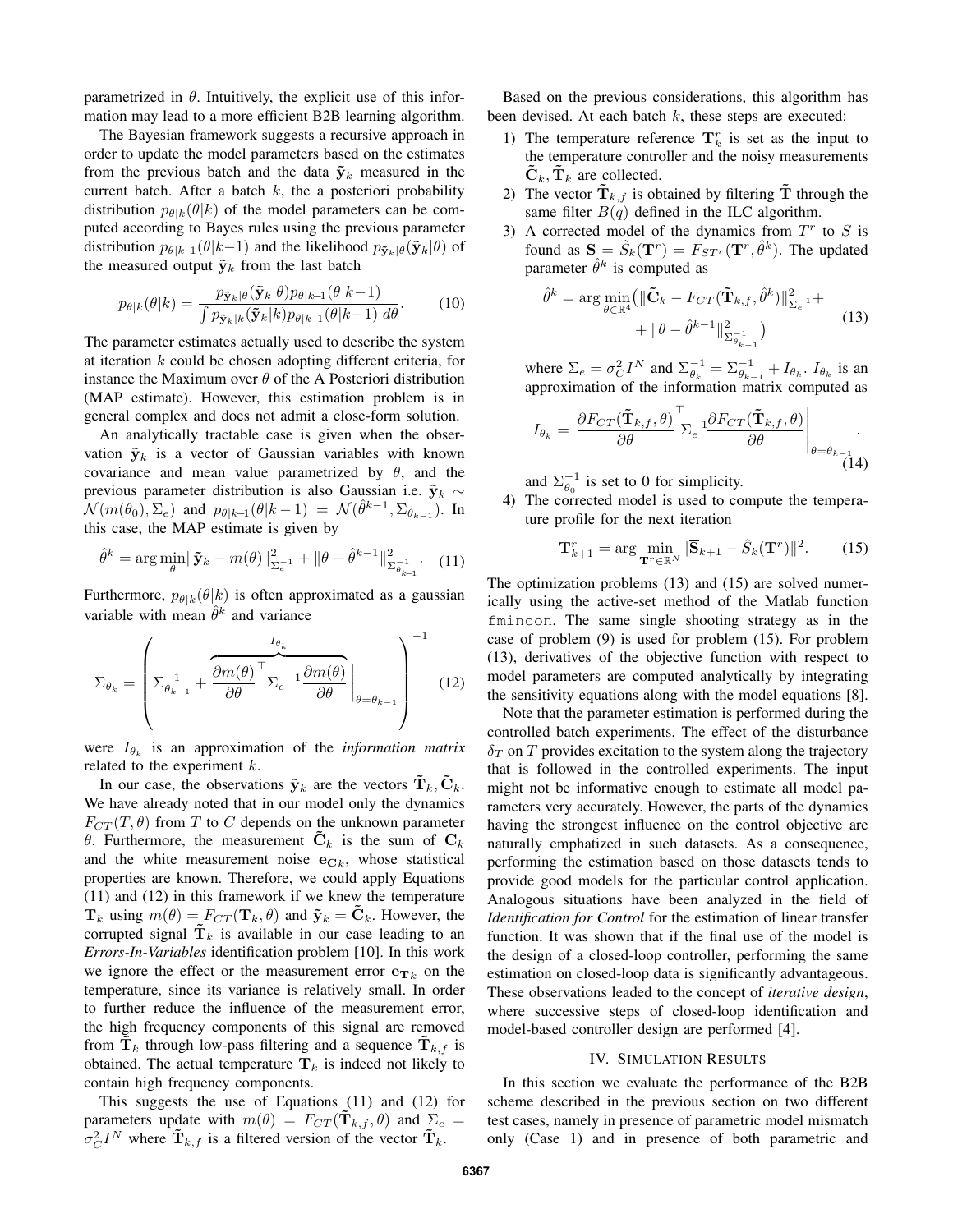

Fig. 3. Case 1 IIC: Batches 1,10,11,30

structural mismatches (Case 2). The batch time is  $t_f$  = 150 min and the total number of batches is  $N_b = 30$ . The supersaturation set-point is the constant value  $\overline{S}_k = 2.5$  g/L for the first 10 batches and is changed from batch 11 to 30 to a parabola passing through the points  $(t, S)$  =  $\{(0, 2.5), (100, 1.2), (150, 5)\}$  (min, g/L).

The temperature reference at the first iteration  $\mathbf{T}_1^r$  is set to a linear cooling from 38 to 10  $^{\circ}C$  in the time of the batch. The corresponding supersaturation is far away from the set-point throughout the batch (Figure 3, Batch 1).

For the ILC algorithm, the tuning of the scalar  $a_k$  is done as follows:  $a_k = \overline{a}_k + c$  with  $c = 0.1, \overline{a}_0 = 2$  and  $\overline{a}_{k+1} = 2$ if a set-point change occurs at iteration  $k + 1$ ,  $\overline{a}_{k+1} = 0.7\overline{a}_k$ otherwise.

#### *Case 1*

In this simulation the performance of the algorithms in presence of parametric model mismatch is evaluated. The true parameters used in the simulation model are  $\theta_0 = [12 \quad 1.4 \quad 4 \quad 1]^\top$ , while the nominal value  $\hat{\theta}$  =  $[10.57 \, 1.7 \, 5 \, 1.1]^\top$  is used by the B2B algorithms.

Results for the simulation are shown in Figure 2 for ILC and Figure 3 for IIC. In Batch 2 the tracking error is already small for IIC, while it is still appreciable for ILC. After some iterations also ILC approaches the set-point more closely (Batch 10). The performance is sensibly degraded in Batch 11 for ILC due to the set-point change, and is recovered again in the following iterations (Batch 30). Note also that the vector  $\alpha$  is smoothened during the iterations owing to





Fig. 5. Case 2 IIC: Batches 2,10,11,30

the Kalman filtering. In the IIC case, the set-point change does not lead to any performance loss in Batch 11.

# *Case 2*

uration

On top of the parametric mismatch already considered in Case 1, a structural model mismatch is introduced. A temperature-dependent crystal growth mechanism is assumed in the true system. The state equations 2,3,4 of  $\mathcal{F}(x)$  in (2) are multipled by a term  $A_0 \exp(-E_a/R(T + 273.15))$ , with  $A_0 = 1.3 \times 10^7$ ,  $E_a = 4.2 \times 10^4$  and  $R = 8.3144$ . This kind of temperature dependence is known as Arrhenius-type in literature [5].

The results of this simulation are reported in Figure 4 for ILC and Figure 5 for IIC. The IIC algorithm leads to a poor tracking performance in the first 10 batches (Batch 1, 10). In Batch 11 a better result is achieved. The cause of the better result is that the tracking of the new set-point requires a lower temperature variation compared to the previous case. Therefore, the mismatch of the nominal model that does not incorporate the temperature-varying growth behavior is less detrimental in these conditions. Note that this better result is not caused by a learning mechanism. Indeed, no further improvement is obtained in the following batches (Batch 30). On the contrary the ILC algorithm is still capable to approach the set-point, even though more iteration are required (Batches 10, 30).

Note that the correction vector in ILC is again much smoothened in Batch 30. However, a different correction is performed. Compared to Case 1,  $\alpha$  is more negative